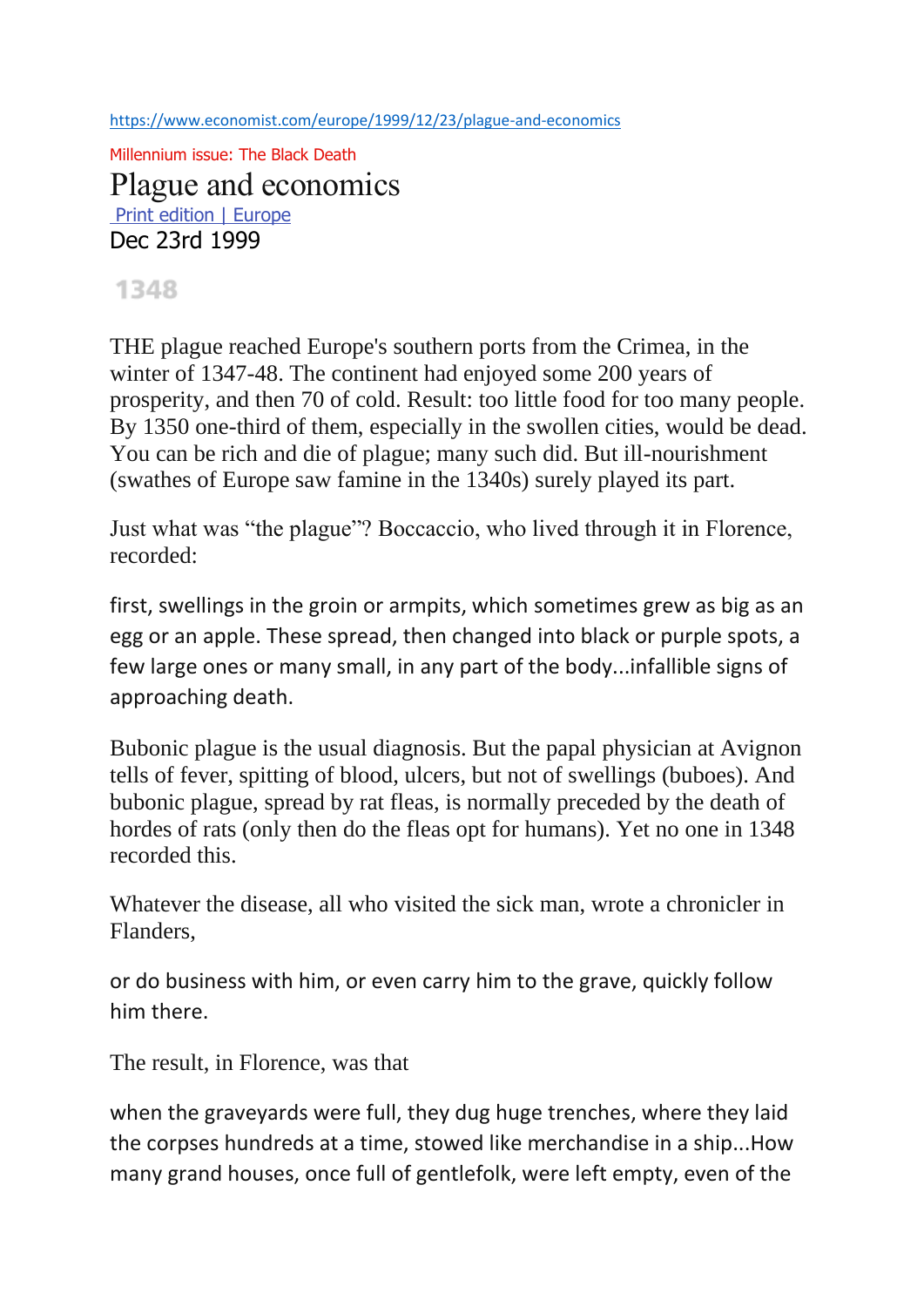lowest servant...How many spirited young men and pretty women ate in the morning with their family and friends, and by evening were supping with their forefathers.

In Flanders, travellers found

fields uncultivated, cattle straying without herdsmen, barns and winecellars wide open, few people anywhere.

The grandees took refuge in their country houses—it was such a group whom Boccaccio imagined telling each other the tales in his "Decameron"—or hastened to promise propitiatory legacies to the church. They died anyway: England lost two archbishops, and a princess, at Bordeaux on her way to wed the prince of Castile (whose king himself was also soon to die). Of a well-off group who fled to the hills from Bergen, in what is now Norway, only one survived. But the poor took note.

Briefly, their time was to come. As demand for food slumped, so too did farm prices (though those of manufactures rose, as craftsmen died). An English chronicler recorded that in the plague year

a horse once worth 40 shillings could be bought for half a mark [one sixth as much], a fat ox for four shillings [say, a third of its earlier value], a cow for one shilling.

But wages did the opposite:

In the autumn, a reaper was not to be hired for less than eightpence [a day, 50-75% up], plus his meals. So crops were often left to rot.

It did not last: the English government swiftly brought in laws to stop the free movement of farm labour and restore pre-plague wage levels, fining employers who paid more. It half-worked. Food prices rose rapidly; in the 1350s grain cost 30% more than before. Farm wages fell, but still stayed far above past levels (unsurprisingly: not just did the attempt to reverse them defy market realities, but the levels fixed had in some places been surpassed years before the plague struck).

Craft wages and prices remained far higher in England than before. That was true in the cities of mainland Europe too; in Florence they had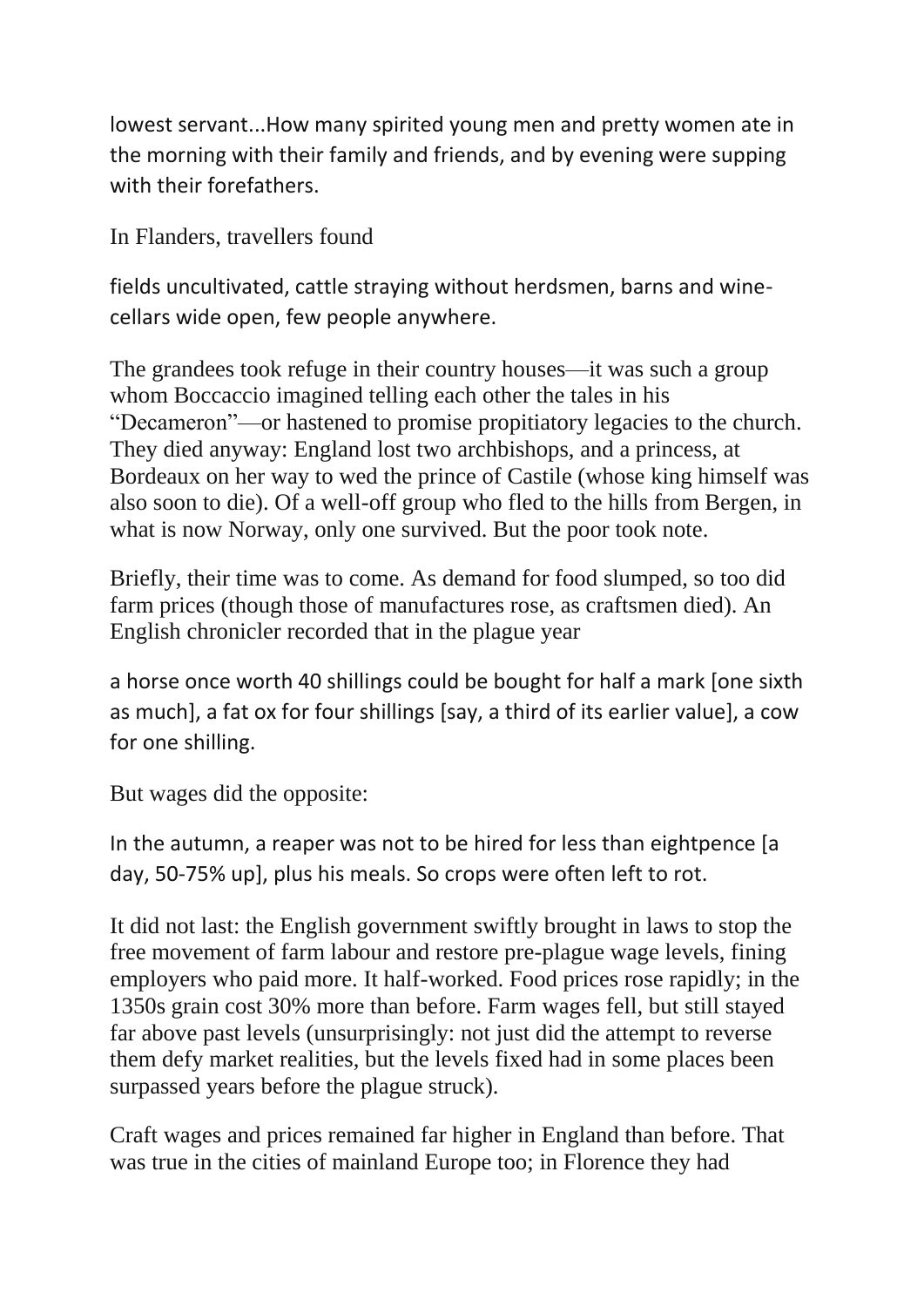doubled, a contemporary lamented. Siena's city council felt it worth offering tax breaks to attract incomers.

The surviving rich, by mere inheritance, found themselves richer still (vastly richer, the sole survivor of the Bergen group). So did the church, as gifts and legacies poured in (though in Castile it was made to return some of its gains to the donors). Yet the social shock had been great. Death was never far from medieval man. Yet here was the natural order upset, rich and poor, layman and clergy (monks especially) indiscriminately swept away by the wrath of God.

In some cities, such as Paris, the reaction to random death had been a "why bother?" collapse of morals. There and elsewhere this outlasted the plague. In Florence:

finding themselves few and rich, men forgot what had happened...and took to gluttony, taverns, gambling and unbridled lust.

The counter-reaction was a rush of piety, exemplified in a wave of churchand chantry-building. Yet the church as an institution, already under attack, emerged weakened. Had it saved the faithful? Or even its very own? Onefifth of Pope Clement VI's curia in Avignon was swept away (as was the patriarch of the Russian church).

Did the Black Death lead directly to the French peasants' revolt of 1358 or that in England of 1381, even to the Reformation? Did the shortage and high cost of labour change farming practice and push technology? (Fewer monkish copyists; use a printing press.) Was it the deaths of scholars that led to the founding of several new universities before 1400? All this has been argued; some of it may be right. The 19th-century French historian who saw the Black Death as the divide between the medieval world and the modern had, at least, a point.

In one grim respect there was no division to mark. No doubt the plague was God's judgment, but someone must be spreading it. Yes, them. By early 1348 massacres of Jews had begun, in southern France. Under trial torture, that is—in Switzerland, a Jewish doctor (ominous words: Stalin was to use them, in the same spirit) confessed to poisoning the local wells. In Basle, Jews were burnt to death; then in Stuttgart, Freiburg, Dresden, Mainz, Cologne and many another German city; in Strasbourg, even before